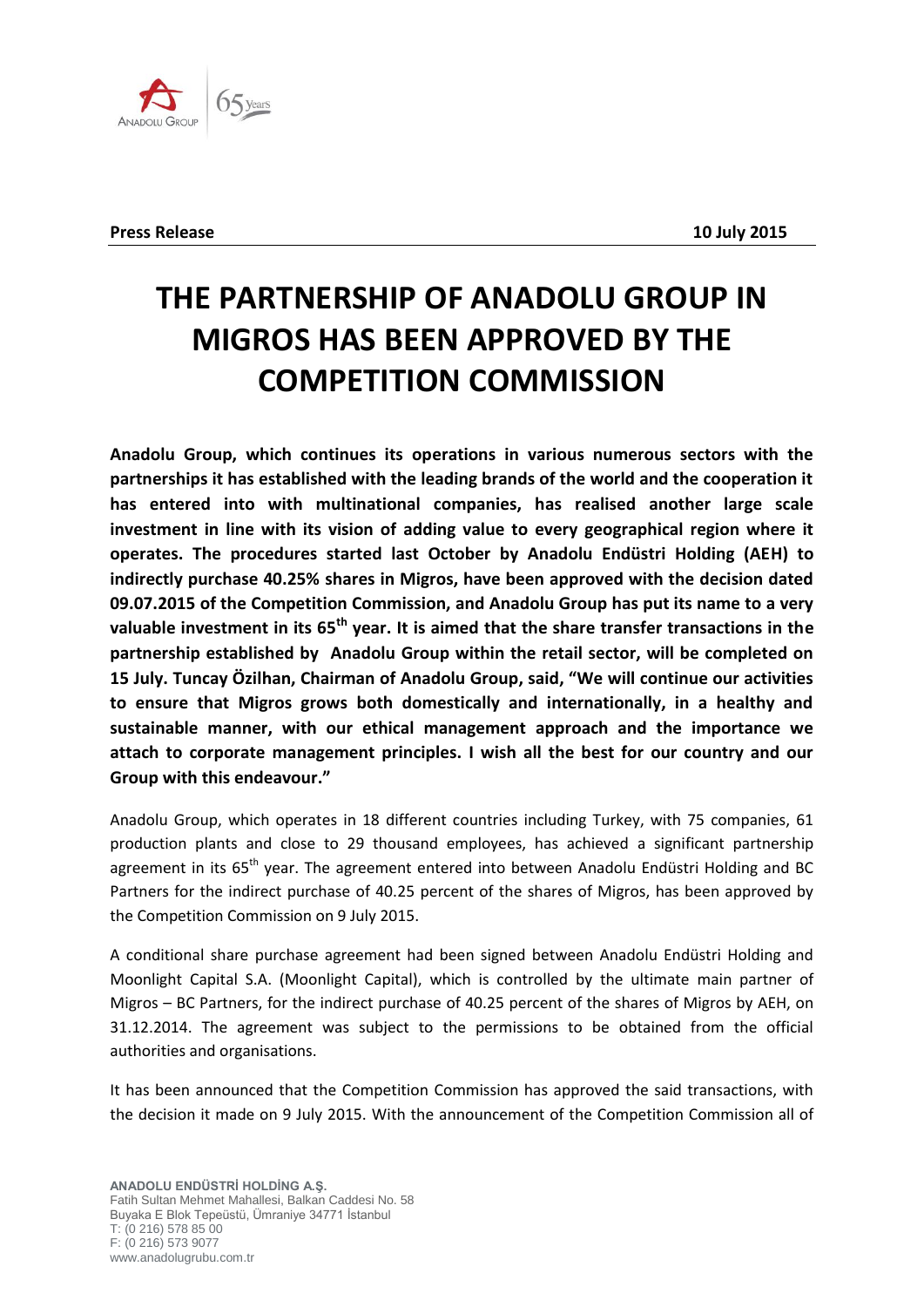

the conditions for the completion of the share purchase agreement have now been met. It is aimed that the share transfer transactions will be completed on 15 July.

In the statement made by Tuncay Özilhan, Chairman of Anadolu Group, on the matter, he said, "We are continuing with our investments in our  $65<sup>th</sup>$  year. Our investment in Migros is very important in terms of our growth strategy directed at the retail sector. As Anadolu Group, our priority is to ensure that Migros will continue to create sustainable value in Turkey and the regions where it operates." Özilhan, who emphasised that the most important value of Migros is the variety it offers to its customers with different products and brands, continued his statement as follows: "The continuation of this variety in the business principles of Migros is fundamental to us. We will continue our activities to ensure that Migros grows both domestically and internationally, in a healthy and sustainable manner, with our ethical management approach and the importance we attach to corporate management principles. I wish all the best for our country and our Group with this endeavour."

Anadolu Group will continue to create added value for Turkey and world with the activities it undertakes.

## **About the Anadolu Group**

Anadolu Group, which is one of the deep rooted organisations of the Turkish business world, was established by the Yazıcı and Özilhan families in 1950. The Group, which has carried its existence into the future with its vision of being 'The Star which connects Anatolia to the World and the World to Anatolia', operates in 18 countries – including Turkey – from the Atlantic to the Pacific, with 75 companies, 61 production plants and close to 29 thousand employees.

With the partnerships it has established with the leading brands of the world and the cooperation it has entered into with multinational companies, the Anadolu Group continues its speedy and healthy growth by creating added value for Turkey.

The Anadolu Group, which focuses on the beverages, automotive, retail and finance fields with respected brands on a global scale, has expanded its fields of activity with the investments it has undertaken in the informatics, energy, food, real estate and health sectors in the recent years.

The Anadolu Group also continues its contributions to society with sensitivity, through the Anadolu Foundation, Anadolu Health Centre and Anadolu Efes Sports Club, in the fields of education, health and sport, within the framework of its social responsibility approach.

## [www.anadolugrubu.com.tr](http://www.anadolugrubu.com.tr/)

## **About Migros Ticaret A.Ş.**

Migros Ticaret A.Ş., the foundations of which were laid in 1954, and which has put its name to numerous firsts with its pioneering identity in the Turkish retail sector for 61 years, operates with a total of 20.470 employees. Migros, which has 1250 stores in 70 cities in Turkey, and a total of 1296 stores including those in Kazakhstan and Macedonia as of the end of June 2015, has opened 123 new stores in the first six months, and also grown